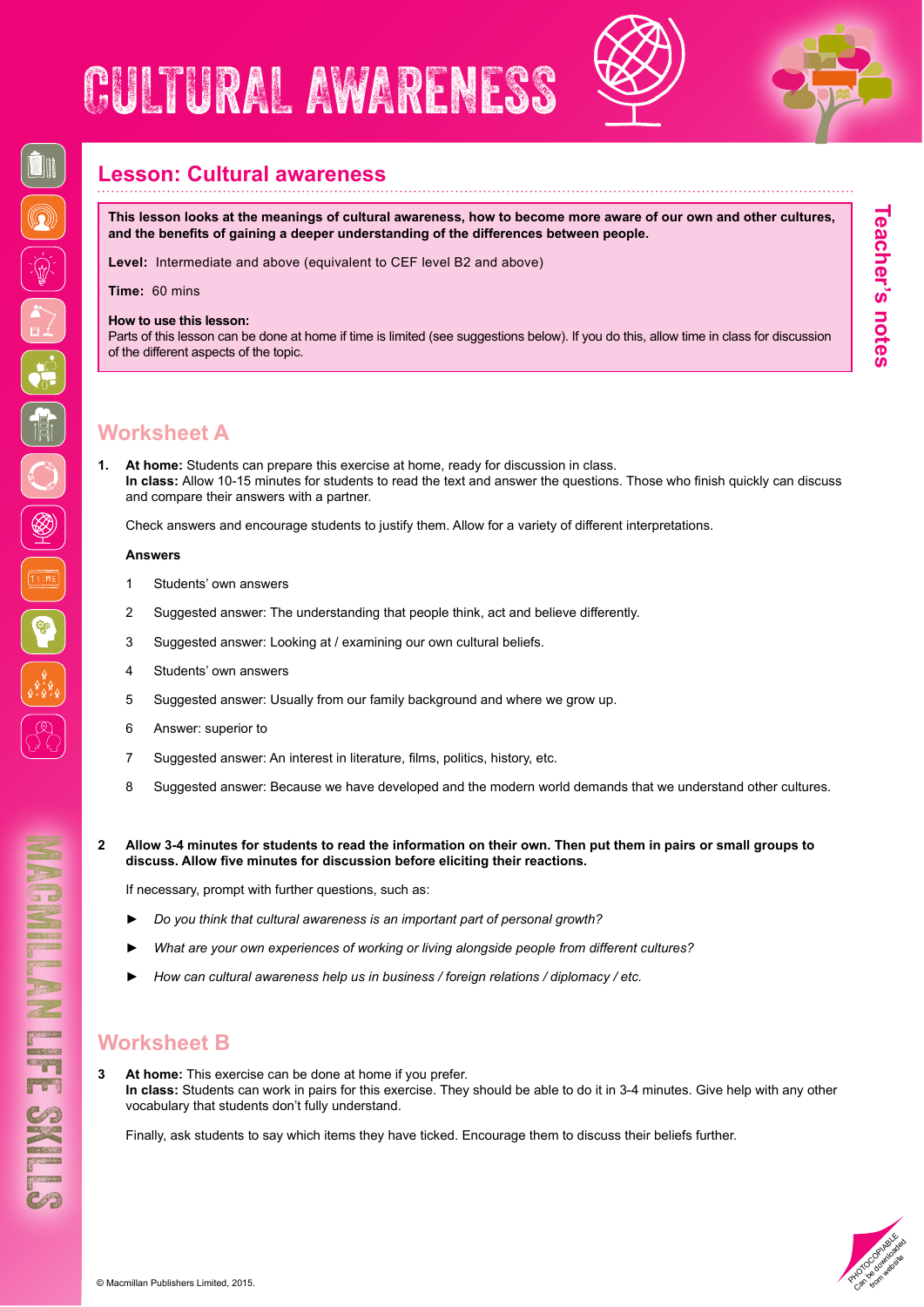



# **Lesson: Cultural awareness**

#### **Answers**

| assumptions | empathy | diversity | challenges |    | self-awareness |
|-------------|---------|-----------|------------|----|----------------|
| respect     | impose  | embrace   | judgements | 10 | exclusion      |

**4 At home:** Students read the article and note down their answers to the questions. **In class:** Give students 5-10 minutes in order to read the texts and answer the questions. You may wish to tell early finishers to compare their answers with a partner. Elicit their answers and encourage as many students as possible to tell you what they think.

The answers will be the students' own, but give guidance where necessary, especially about the 'lesson' learned by each person in the texts.

**5** Give each pair or group 5-10 minutes to share their ideas. Then elicit responses from different pairs or groups. Conduct a class discussion based on what they know. One of the aims here is to make students realise how much they already know about cultures different to their own – which is a positive step towards being culturally aware. Encourage them to think of the advantages of finding out about different cultures in their everyday lives. Students who are passionate about food, music (lyrics in particular), films, celebrities or sport should have plenty to contribute to the discussion. In addition, encourage the use of vocabulary practised in this lesson.

Follow up, if necessary, by asking:

*How else do we build up our knowledge of different cultures in our everyday lives?*

#### **Extra activity**

Choose aspects of another culture and ask students to write down what they might be like. Tell them that they should shout out, or write down, the first thing that they think of in each case. You could start like this:

- ► *What do you think of first when I mention …*
- ► *the food in Japan*
- ► *schools in Nepal*
- ► *houses in New Zealand*
- ► *music in Turkey*
- ► *etc.*

MACHES SKILLS

**STIPS ENGINER** 

Then, after the initial responses, follow up with questions about each one, e.g.

*Teacher: What do you think of first when I mention the food in Japan?*

*Students: 'Noodles' 'Rice' 'Spicy food' 'Sushi', etc.*

*Teacher: Do you think they also eat bread? / Do you think they eat [rice] for every meal? / What do you think they think we eat?*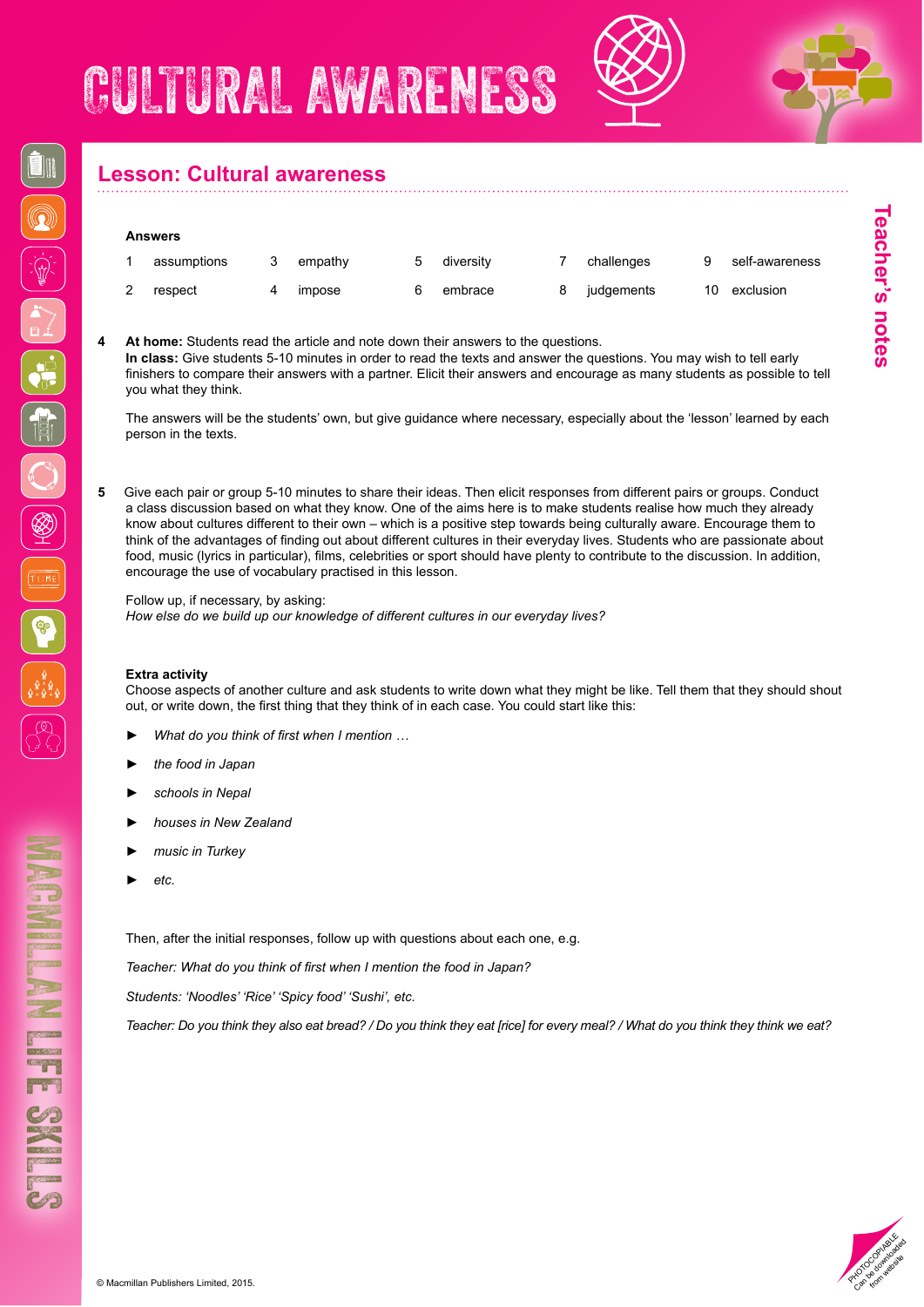### **Lesson: Cultural awareness**

## **Worksheet A**

#### **1 Read the text and answer the questions that follow.**

#### **What is cultural awareness and why is it important?**

What is classed as normal behaviour in one culture can sometimes be unsuitable, unacceptable, or even offensive in another. We're all different and we all have different beliefs and ways of doing things. Understanding this is what cultural awareness is all about.

Cultural awareness can begin by holding up a mirror. We need to take a long, hard look at ourselves. What makes us the way we are? Well, there's history, religion, tradition, education, and our parents. These are all good things. But do any of them make us better than others? No. Not better, but different.

It's easy to understand why we start off believing that our culture is better than any other. In fact, some argue that it's necessary in order to survive. As children, we typically build our view of the world from our family and the place we grow up. However, as we get older our understanding of the world grows with us.

In the past, many people never left the comfort of their own town or district. They could all spend their days happily believing that the life they knew was the best, that their way of doing things was the right way, and not imagining or caring what others might think. Today's world isn't like that though. We do business with people from different cultures, we sell each other products and ideas, we live next door to each other, we listen to music from around the world and we learn different languages. We all need to learn to appreciate each other's cultures and ways of living.

#### **Paragraph 1**

- 1 Can you think of any examples of behaviour from another culture being 'unsuitable, unacceptable, or even offensive'?
- 2 In your own words, what is cultural awareness?

#### **Paragraph 2**

- 3 Why does the writer mention 'holding up a mirror'? What does he mean?
- 4 The writer mentions 'history, religion, tradition, education, and our parents'. Which of these do you think is most important in forming our cultural identity?

#### **Paragraph 3**

- 5 Where does our original view of culture come from?
- 6 Which phrase in this paragraph is a synonym of 'better than'?

#### **Paragraph 4**

- 7 This paragraph contains examples of cultural exchange. Can you think of other examples?
- In your own words, why is cultural awareness important?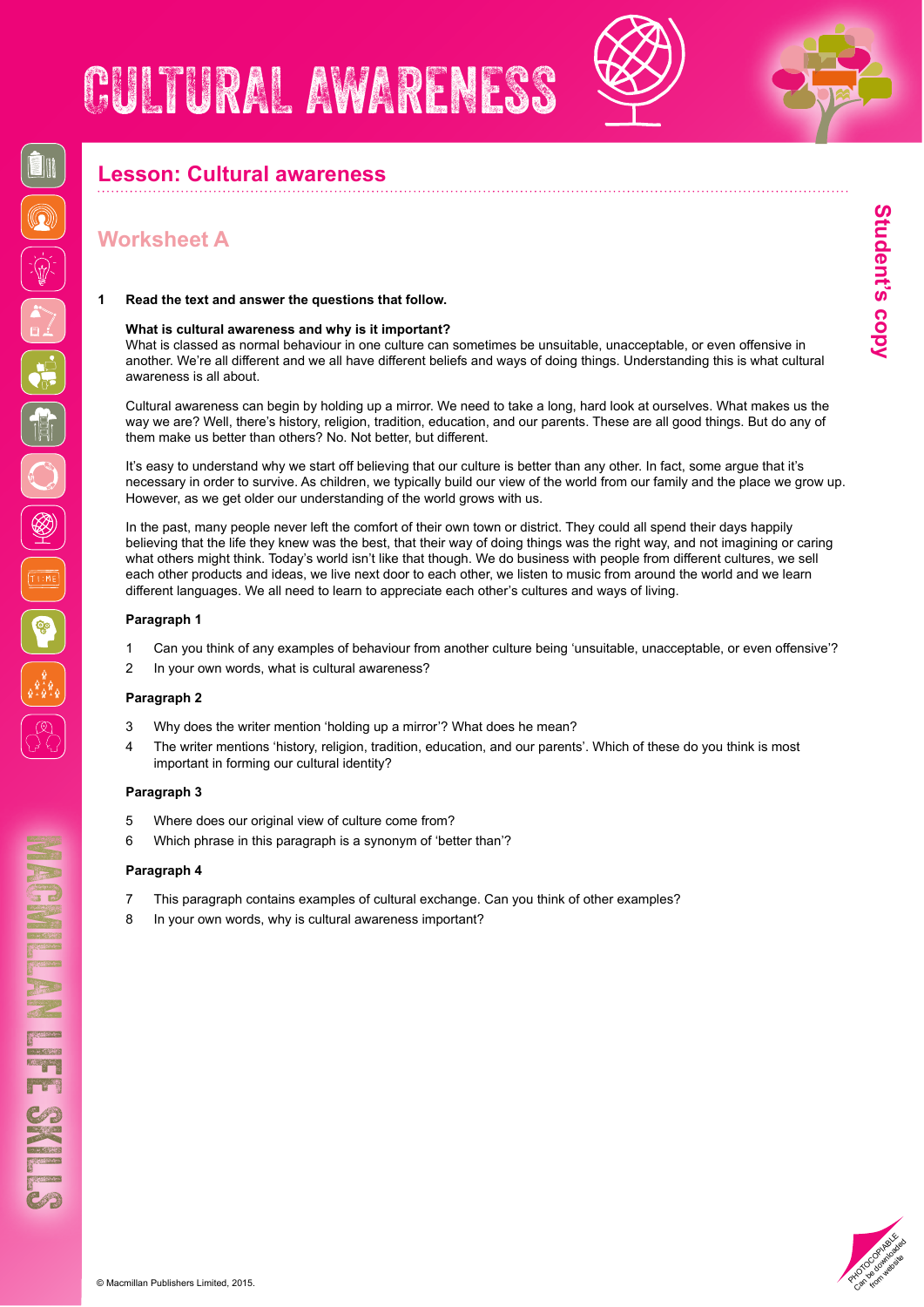## **Lesson: Cultural awareness**

**2 Look at the diagram below. In pairs or small groups, discuss your reaction to it.** 

**How cultural awareness develops**



**We have true collaboration.**

**Everyone's opinions count for something.**

**We make it work.**

**We find the best solution to the problem – our solution.**